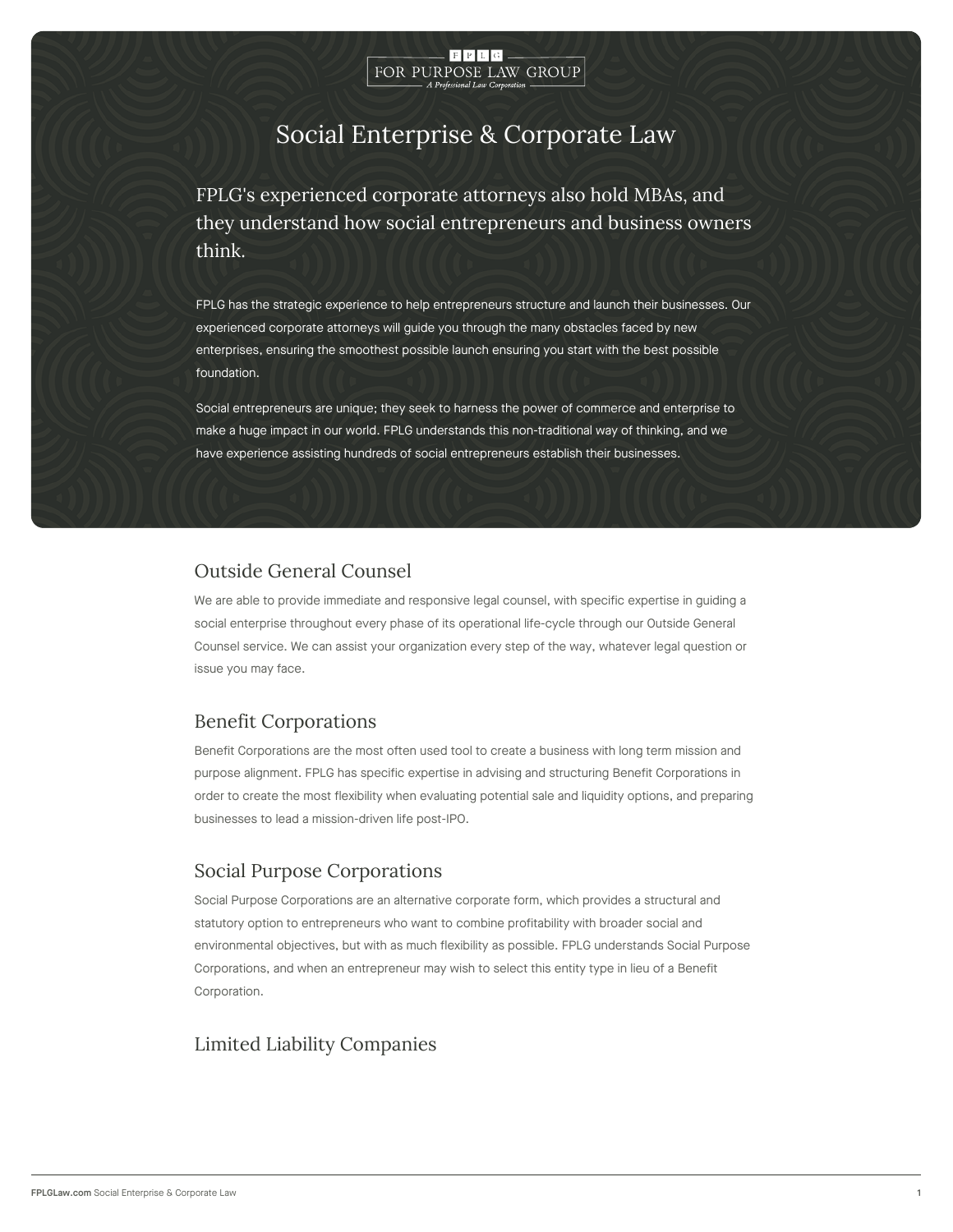

Limited Liability Companies are one of the most flexible business structures, and car useful when structuring subsidiaries, joint-ventures, and property holding companies experience evaluating the best jurisdiction to establish an LLC, as well as setting up entities to meet our clients needs.

# Employment & Human Resources

One of the biggest areas of risk for any business is with their workers. From the cha classification, to wage and hour claims or discrimination actions, employers have a c landscape to navigate. FPLG attorneys can help your enterprise draft employee manu employment or independent contractor agreements, and advise you on specific state regulations you need to follow.

# Commercial Co-Ventures & Cause Related Marketing

Social entrepreneurs often find their purpose driven businesses will eventually partn organizations as part of their strategic impact and marketing initiatives. Because of with nonprofit organizations, FPLG has the expertise to navigate this highly regulate to ensure social entrepreneurs do not run afoul of charity regulators and attorneys g

# Contract Drafting

As any business grows, the need for various contracts grows as well. Just to start, y likely need service, licensing, lease, non-disclosure, confidentiality and other agree assist you with any type of contract needed, as you expand and grow your enterprise.

# Tax Planning & Preparation

It s critical for any business to engage in practical tax planning, ensuring the variou exceptions, and benefits of owning a business are maximized. FPLG s tax practice has to assist your enterprise successfully implement the best possible tax planning, and timely and accurate tax filing.